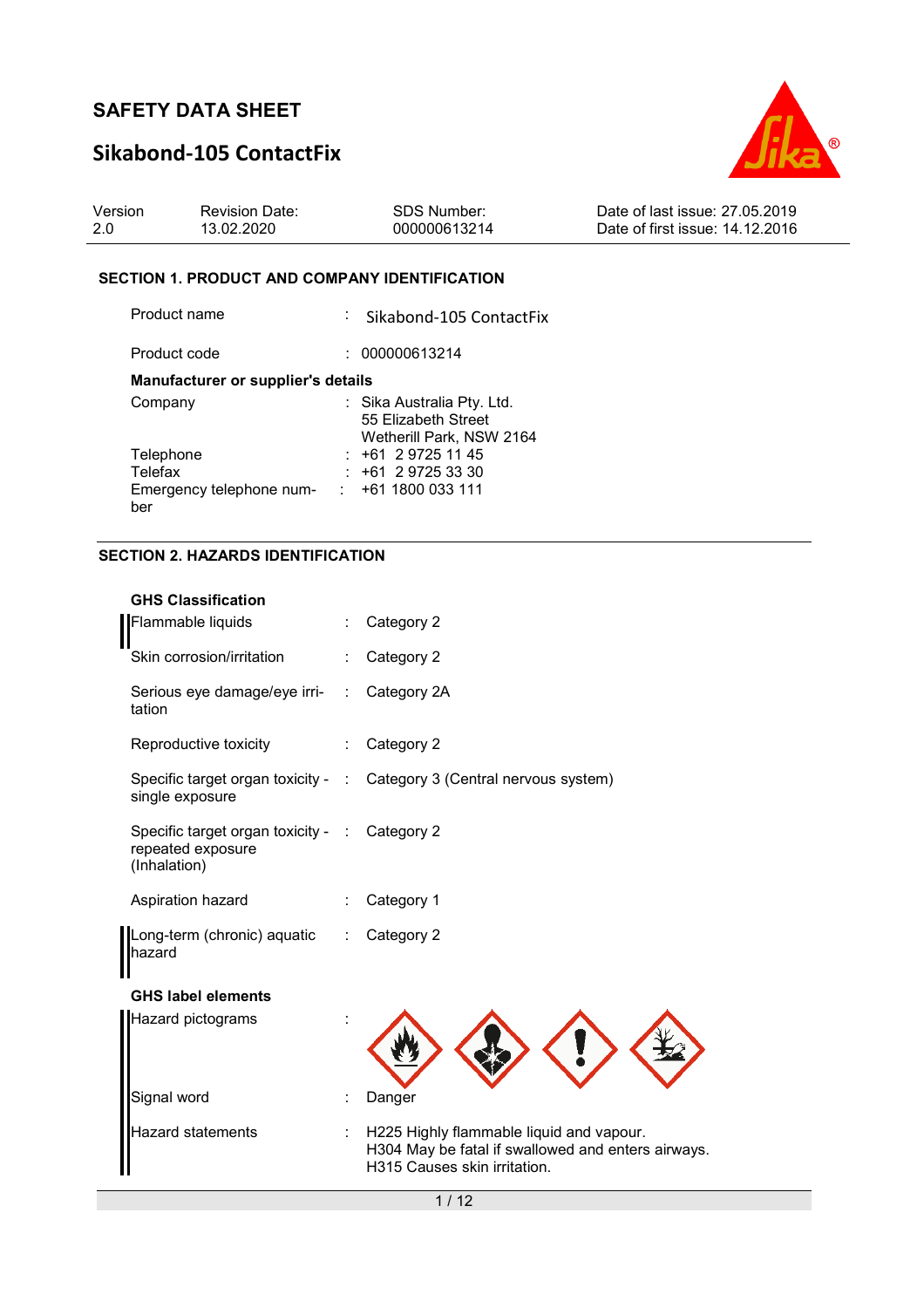# **Sikabond-105 ContactFix**



| Version<br>2.0           | <b>Revision Date:</b><br>13.02.2020 | SDS Number:<br>000000613214                                                                                                                                                                                                                                                                                                                                                                                                                                                                                                                                                                                                                                                                                                                                                                                                                                                                                                                                                                                                                                                     | Date of last issue: 27.05.2019<br>Date of first issue: 14.12.2016 |  |  |
|--------------------------|-------------------------------------|---------------------------------------------------------------------------------------------------------------------------------------------------------------------------------------------------------------------------------------------------------------------------------------------------------------------------------------------------------------------------------------------------------------------------------------------------------------------------------------------------------------------------------------------------------------------------------------------------------------------------------------------------------------------------------------------------------------------------------------------------------------------------------------------------------------------------------------------------------------------------------------------------------------------------------------------------------------------------------------------------------------------------------------------------------------------------------|-------------------------------------------------------------------|--|--|
|                          |                                     | H319 Causes serious eye irritation.<br>H336 May cause drowsiness or dizziness.<br>H361 Suspected of damaging fertility or the unborn child.<br>H373 May cause damage to organs through prolonged or re-<br>peated exposure if inhaled.<br>H411 Toxic to aquatic life with long lasting effects.                                                                                                                                                                                                                                                                                                                                                                                                                                                                                                                                                                                                                                                                                                                                                                                 |                                                                   |  |  |
| Precautionary statements |                                     | <b>Prevention:</b><br>P201 Obtain special instructions before use.<br>P202 Do not handle until all safety precautions have been read<br>and understood.<br>P210 Keep away from heat/ sparks/ open flames/ hot surfaces.<br>No smoking.<br>P233 Keep container tightly closed.<br>P240 Ground/bond container and receiving equipment.<br>P241 Use explosion-proof electrical/ ventilating/ lighting equip-<br>ment.<br>P242 Use only non-sparking tools.<br>P243 Take precautionary measures against static discharge.<br>P260 Do not breathe dust/ fume/ gas/ mist/ vapours/ spray.<br>P264 Wash skin thoroughly after handling.<br>P271 Use only outdoors or in a well-ventilated area.<br>P273 Avoid release to the environment.<br>P280 Wear protective gloves/ eye protection/ face protection.<br>P281 Use personal protective equipment as required.                                                                                                                                                                                                                      |                                                                   |  |  |
|                          |                                     | <b>Response:</b><br>P301 + P310 IF SWALLOWED: Immediately call a POISON<br>CENTER or doctor/ physician.<br>P303 + P361 + P353 IF ON SKIN (or hair): Remove/ Take off<br>immediately all contaminated clothing. Rinse skin with water/<br>shower.<br>P304 + P340 + P312 IF INHALED: Remove victim to fresh air<br>and keep at rest in a position comfortable for breathing. Call a<br>POISON CENTER or doctor/ physician if you feel unwell.<br>P305 + P351 + P338 IF IN EYES: Rinse cautiously with water<br>for several minutes. Remove contact lenses, if present and<br>easy to do. Continue rinsing.<br>P308 + P313 IF exposed or concerned: Get medical advice/<br>attention.<br>P331 Do NOT induce vomiting.<br>P332 + P313 If skin irritation occurs: Get medical advice/ atten-<br>tion.<br>P337 + P313 If eye irritation persists: Get medical advice/ at-<br>tention.<br>P362 Take off contaminated clothing and wash before reuse.<br>P370 + P378 In case of fire: Use dry sand, dry chemical or<br>alcohol-resistant foam for extinction.<br>P391 Collect spillage. |                                                                   |  |  |
|                          |                                     | Storage:<br>P403 + P233 Store in a well-ventilated place. Keep container<br>tightly closed.                                                                                                                                                                                                                                                                                                                                                                                                                                                                                                                                                                                                                                                                                                                                                                                                                                                                                                                                                                                     |                                                                   |  |  |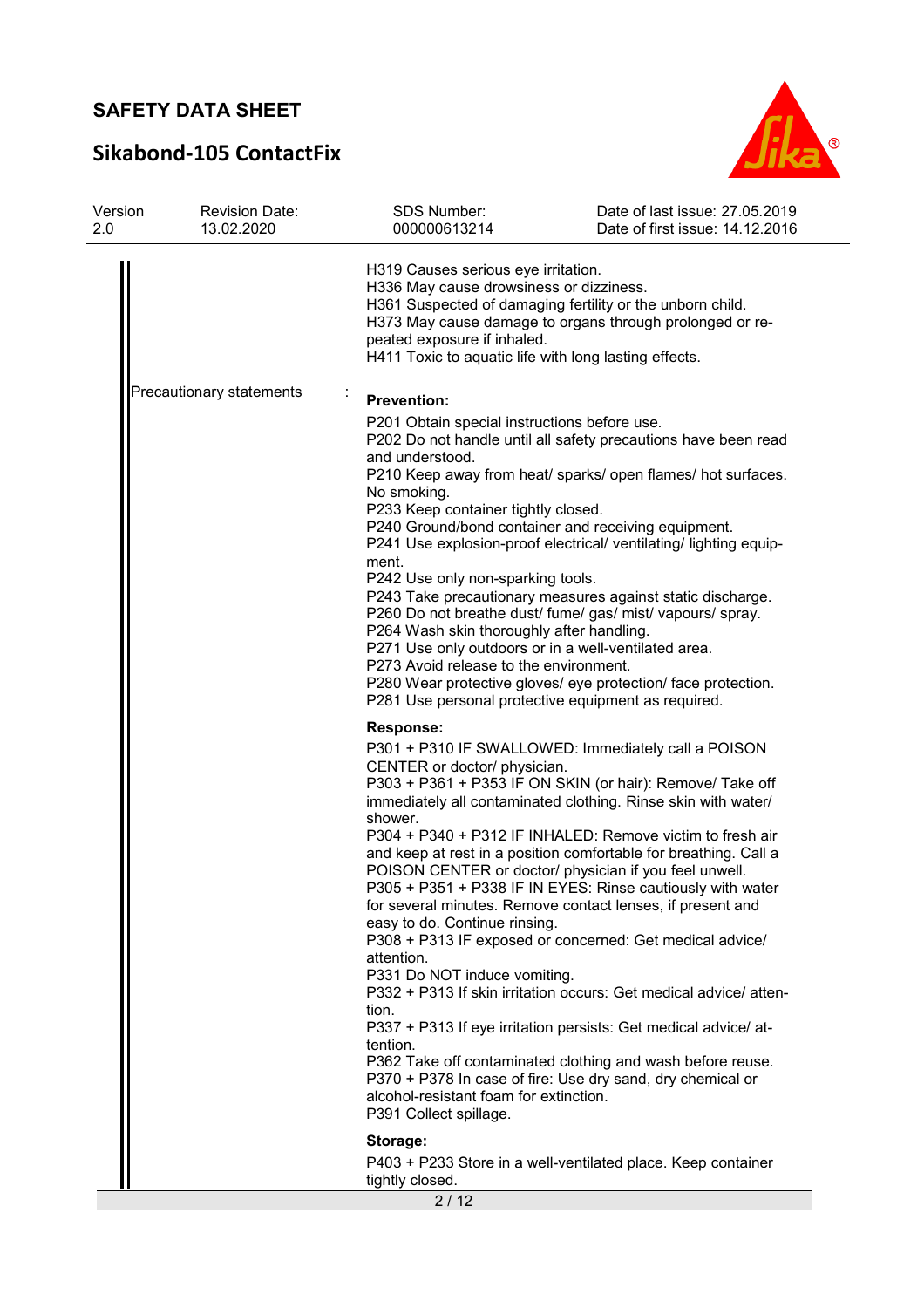# **Sikabond-105 ContactFix**



| Version<br>2.0 | <b>Revision Date:</b><br>13.02.2020 | <b>SDS Number:</b><br>000000613214                  | Date of last issue: 27.05.2019<br>Date of first issue: 14.12.2016 |
|----------------|-------------------------------------|-----------------------------------------------------|-------------------------------------------------------------------|
|                |                                     | P405 Store locked up.                               | P403 + P235 Store in a well-ventilated place. Keep cool.          |
|                |                                     | Disposal:                                           |                                                                   |
|                |                                     | disposal plant.                                     | P501 Dispose of contents/ container to an approved waste          |
|                |                                     | Other hazards which do not result in classification |                                                                   |
|                |                                     |                                                     |                                                                   |
|                | None known.                         |                                                     |                                                                   |

#### **SECTION 3. COMPOSITION/INFORMATION ON INGREDIENTS**

Substance / Mixture : Mixture :

### **Components**

| l Chemical name                                | CAS-No.    | Concentration (% w/w) |
|------------------------------------------------|------------|-----------------------|
| Solvent naphtha (petroleum), light aliph.; Low | 64742-89-8 | $>= 30 - 60$          |
| boiling point naphtha                          |            |                       |
| toluene                                        | 108-88-3   | $>= 10 - 520$         |
| lacetone                                       | 67-64-1    | $>= 10 - 520$         |
| In-hexane                                      | 110-54-3   | $>= 3 - 10$           |

### **SECTION 4. FIRST AID MEASURES**

| General advice                                                          | : Move out of dangerous area.<br>Consult a physician.<br>Show this safety data sheet to the doctor in attendance.                                                                                                                                                                           |
|-------------------------------------------------------------------------|---------------------------------------------------------------------------------------------------------------------------------------------------------------------------------------------------------------------------------------------------------------------------------------------|
| If inhaled                                                              | Move to fresh air.<br>Consult a physician after significant exposure.                                                                                                                                                                                                                       |
| In case of skin contact                                                 | Take off contaminated clothing and shoes immediately.<br>Wash off with soap and plenty of water.<br>If symptoms persist, call a physician.                                                                                                                                                  |
| In case of eye contact                                                  | : Immediately flush eye(s) with plenty of water.<br>Remove contact lenses.<br>Keep eye wide open while rinsing.<br>If eye irritation persists, consult a specialist.                                                                                                                        |
| If swallowed                                                            | : Clean mouth with water and drink afterwards plenty of water.<br>Do NOT induce vomiting.<br>Do not give milk or alcoholic beverages.<br>Never give anything by mouth to an unconscious person.<br>Take victim immediately to hospital.                                                     |
| Most important symptoms<br>÷.<br>and effects, both acute and<br>delayed | Risk of serious damage to the lungs (by aspiration).<br>irritant effects<br>Aspiration may cause pulmonary oedema and pneumonitis.<br>Excessive lachrymation<br>Dermatitis<br>Loss of balance<br>Vertigo<br>See Section 11 for more detailed information on health effects<br>and symptoms. |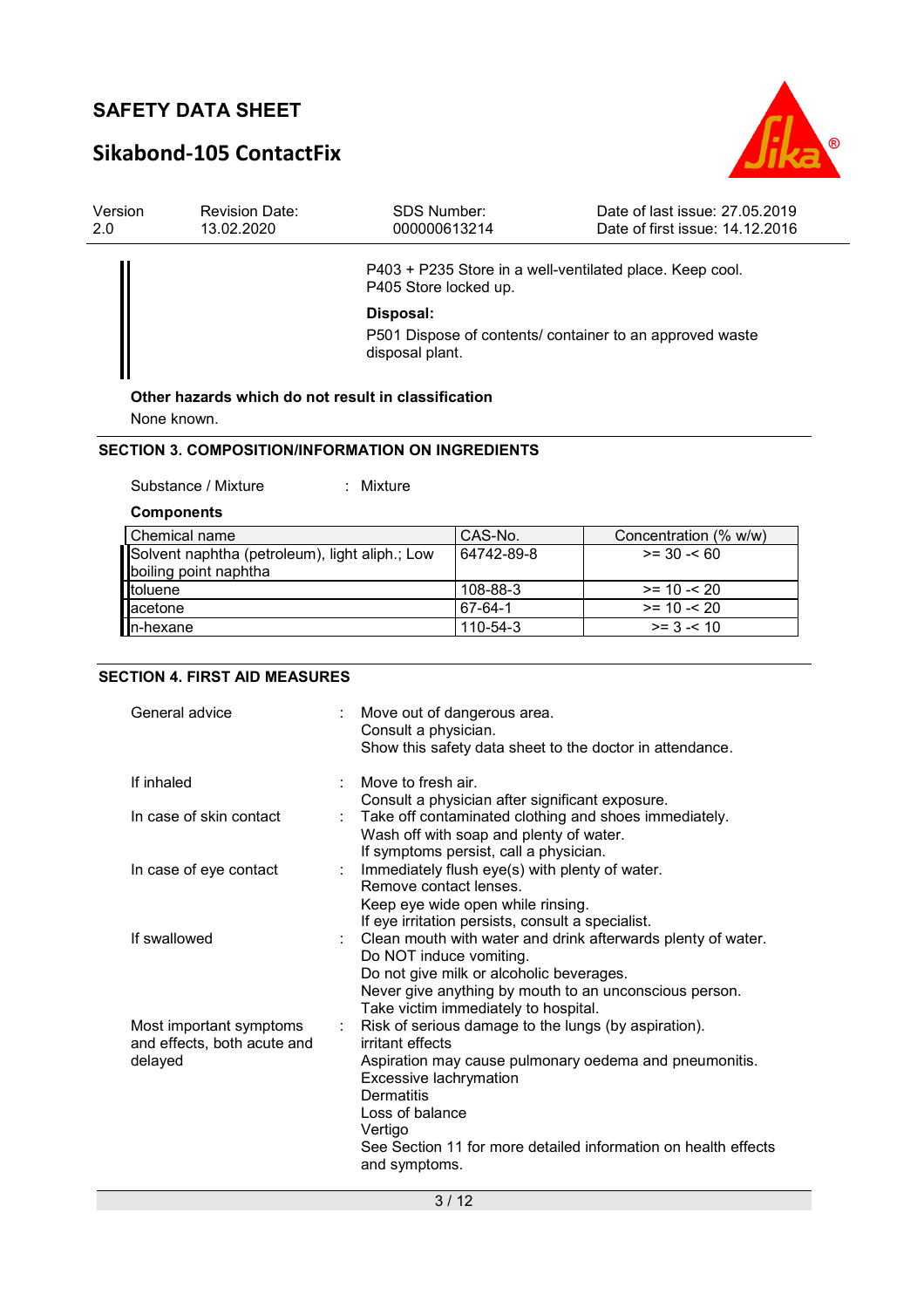# **Sikabond-105 ContactFix**



| Version<br>2.0     | 13.02.2020                                               | <b>Revision Date:</b> | <b>SDS Number:</b><br>000000613214                                                                                                                                                                                                                                                                                     | Date of last issue: 27,05,2019<br>Date of first issue: 14.12.2016 |
|--------------------|----------------------------------------------------------|-----------------------|------------------------------------------------------------------------------------------------------------------------------------------------------------------------------------------------------------------------------------------------------------------------------------------------------------------------|-------------------------------------------------------------------|
| Notes to physician |                                                          |                       | May be fatal if swallowed and enters airways.<br>Causes skin irritation.<br>Causes serious eye irritation.<br>May cause drowsiness or dizziness.<br>Suspected of damaging fertility or the unborn child.<br>May cause damage to organs through prolonged or repeated<br>exposure if inhaled.<br>Treat symptomatically. |                                                                   |
|                    | <b>SECTION 5. FIREFIGHTING MEASURES</b>                  |                       |                                                                                                                                                                                                                                                                                                                        |                                                                   |
|                    | Suitable extinguishing media<br>Unsuitable extinguishing |                       | Alcohol-resistant foam<br>Carbon dioxide (CO2)<br>Dry chemical<br>Water                                                                                                                                                                                                                                                |                                                                   |
|                    | media                                                    |                       |                                                                                                                                                                                                                                                                                                                        |                                                                   |
|                    | Specific hazards during fire-<br>fighting                |                       | Do not allow run-off from fire fighting to enter drains or water<br>courses.                                                                                                                                                                                                                                           |                                                                   |
|                    | Hazardous combustion prod- :<br>ucts                     |                       | No hazardous combustion products are known                                                                                                                                                                                                                                                                             |                                                                   |
|                    | Specific extinguishing meth-<br>ods                      |                       | Use water spray to cool unopened containers.<br>Collect contaminated fire extinguishing water separately. This<br>must not be discharged into drains.<br>Fire residues and contaminated fire extinguishing water must<br>be disposed of in accordance with local regulations.                                          |                                                                   |
|                    | Special protective equipment<br>for firefighters         |                       | In the event of fire, wear self-contained breathing apparatus.                                                                                                                                                                                                                                                         |                                                                   |
|                    | Hazchem Code                                             |                       | $\cdot$ 3YE                                                                                                                                                                                                                                                                                                            |                                                                   |

### **SECTION 6. ACCIDENTAL RELEASE MEASURES**

| Personal precautions, protec-:<br>tive equipment and emer-<br>gency procedures |    | Use personal protective equipment.<br>Remove all sources of ignition.<br>Deny access to unprotected persons.                                                                                                                                 |
|--------------------------------------------------------------------------------|----|----------------------------------------------------------------------------------------------------------------------------------------------------------------------------------------------------------------------------------------------|
| Environmental precautions                                                      | t. | Prevent product from entering drains.<br>If the product contaminates rivers and lakes or drains inform<br>respective authorities.                                                                                                            |
| Methods and materials for<br>containment and cleaning up                       |    | Contain spillage, and then collect with non-combustible ab-<br>sorbent material, (e.g. sand, earth, diatomaceous earth, ver-<br>miculite) and place in container for disposal according to local<br>/ national regulations (see section 13). |

### **SECTION 7. HANDLING AND STORAGE**

| Advice on protection against | Use explosion-proof equipment.                             |
|------------------------------|------------------------------------------------------------|
| fire and explosion           | Keep away from heat/ sparks/ open flames/ hot surfaces. No |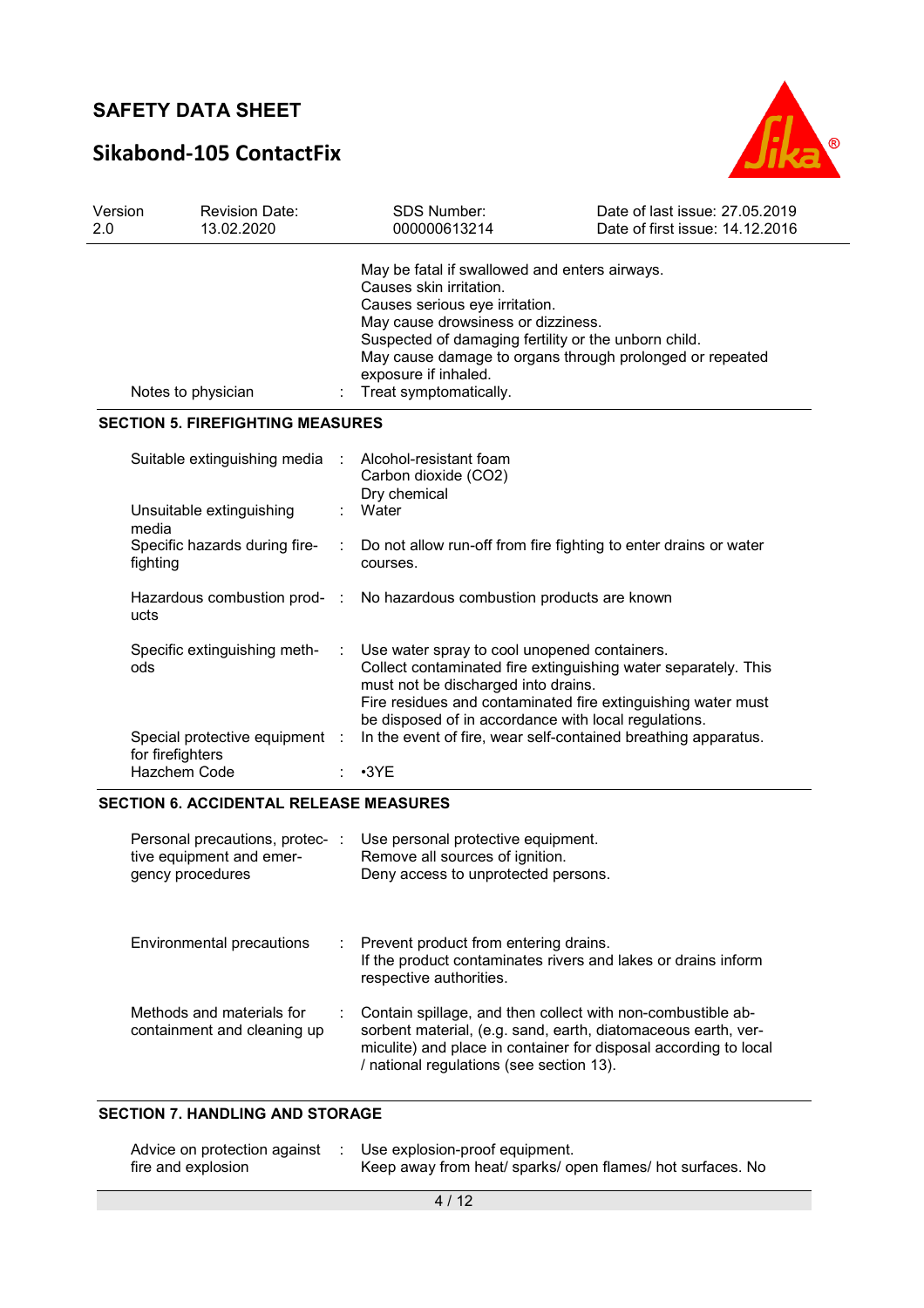# **Sikabond-105 ContactFix**



| Version<br>2.0          | <b>Revision Date:</b><br>13.02.2020 | SDS Number:<br>000000613214                                                                                                                                                                               | Date of last issue: 27.05.2019<br>Date of first issue: 14.12.2016                                                                                                                                                                                                                                                                                                                                                                                                                                                                                              |  |  |
|-------------------------|-------------------------------------|-----------------------------------------------------------------------------------------------------------------------------------------------------------------------------------------------------------|----------------------------------------------------------------------------------------------------------------------------------------------------------------------------------------------------------------------------------------------------------------------------------------------------------------------------------------------------------------------------------------------------------------------------------------------------------------------------------------------------------------------------------------------------------------|--|--|
|                         |                                     | smoking.<br>es.                                                                                                                                                                                           | Take precautionary measures against electrostatic discharg-                                                                                                                                                                                                                                                                                                                                                                                                                                                                                                    |  |  |
| Advice on safe handling |                                     | ÷<br>section 8).<br>plication area.<br>products                                                                                                                                                           | Do not breathe vapours or spray mist.<br>Avoid exceeding the given occupational exposure limits (see<br>Do not get in eyes, on skin, or on clothing.<br>For personal protection see section 8.<br>Smoking, eating and drinking should be prohibited in the ap-<br>Take precautionary measures against static discharge.<br>Open drum carefully as content may be under pressure.<br>Take necessary action to avoid static electricity discharge<br>(which might cause ignition of organic vapours).<br>Follow standard hygiene measures when handling chemical |  |  |
| Hygiene measures        |                                     | Handle in accordance with good industrial hygiene and safety<br>practice.<br>When using do not eat or drink.<br>When using do not smoke.<br>Wash hands before breaks and at the end of workday.           |                                                                                                                                                                                                                                                                                                                                                                                                                                                                                                                                                                |  |  |
|                         | Conditions for safe storage         | Store in original container.<br>Store in cool place.<br>Keep in a well-ventilated place.<br>kept upright to prevent leakage.<br>Observe label precautions.<br>Store in accordance with local regulations. | Containers which are opened must be carefully resealed and                                                                                                                                                                                                                                                                                                                                                                                                                                                                                                     |  |  |

### **SECTION 8. EXPOSURE CONTROLS/PERSONAL PROTECTION**

### **Components with workplace control parameters**

| Components                                                                 | CAS-No.    | Value type<br>(Form of<br>exposure)  | Control parame-<br>ters / Permissible<br>concentration | <b>Basis</b> |
|----------------------------------------------------------------------------|------------|--------------------------------------|--------------------------------------------------------|--------------|
| Solvent naphtha (petroleum),<br>light aliph.; Low boiling point<br>naphtha | 64742-89-8 | <b>TWA</b>                           | 900 mg/m3                                              | AU OEL       |
| toluene                                                                    | 108-88-3   | <b>TWA</b>                           | 50 ppm<br>191 mg/m3                                    | AU OEL       |
|                                                                            |            | Further information: Skin absorption |                                                        |              |
|                                                                            |            | <b>STEL</b>                          | 150 ppm<br>574 mg/m3                                   | AU OEL       |
|                                                                            |            | Further information: Skin absorption |                                                        |              |
| acetone                                                                    | 67-64-1    | <b>TWA</b>                           | 500 ppm<br>1,185 mg/m3                                 | AU OEL       |
|                                                                            |            | <b>STEL</b>                          | 1,000 ppm<br>2,375 mg/m3                               | AU OEL       |
| n-hexane                                                                   | 110-54-3   | <b>TWA</b>                           | 20 ppm<br>72 mg/m3                                     | AU OEL       |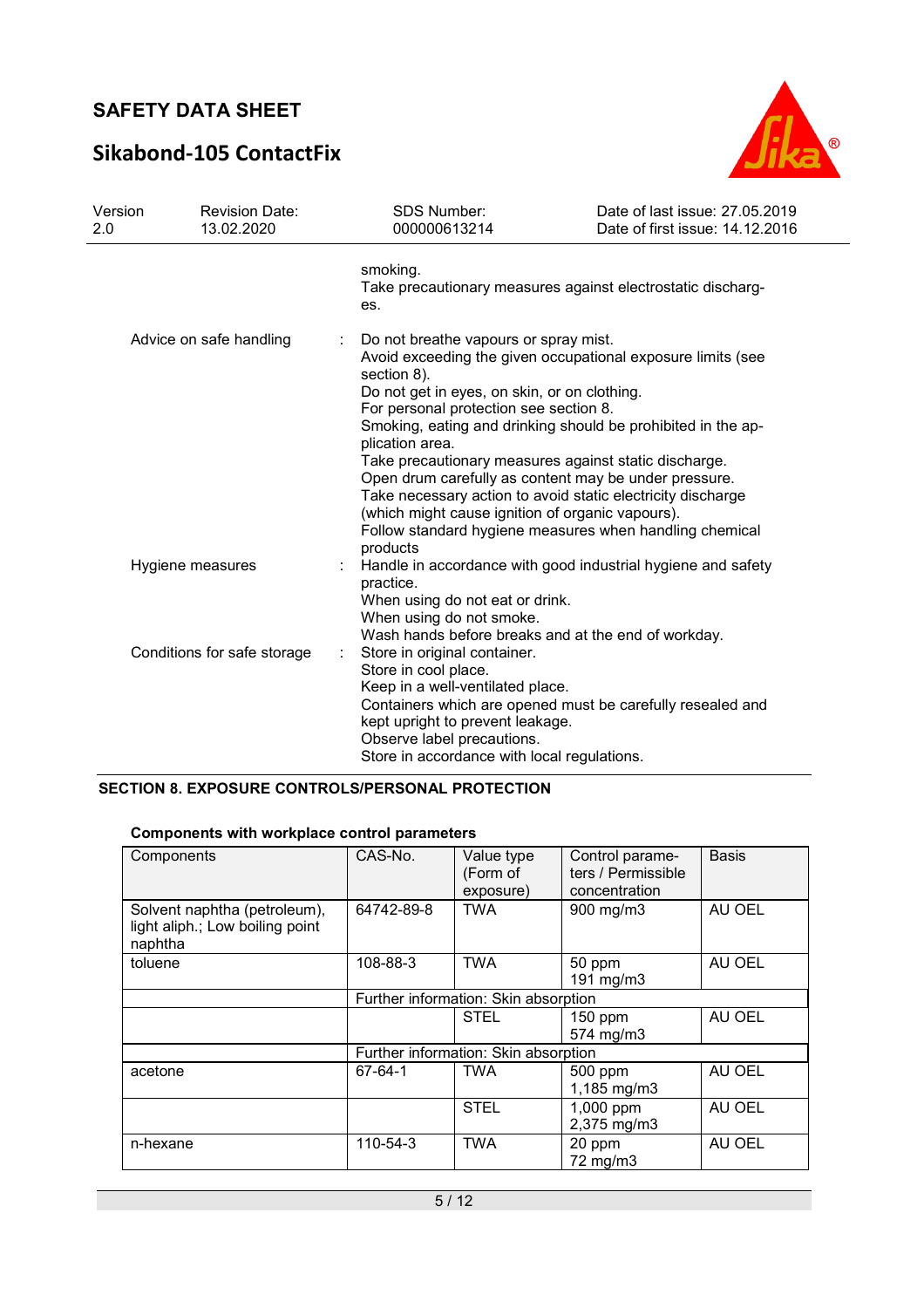



# **Sikabond-105 ContactFix**

| Version | <b>Revision Date:</b> | SDS Number:  | Date of last issue: 27.05.2019  |
|---------|-----------------------|--------------|---------------------------------|
| 2.0     | 13.02.2020            | 000000613214 | Date of first issue: 14.12.2016 |

#### **Occupational exposure limits of decomposition products**

| Components               | CAS-No.                                                      | Value type | Control parame-    | <b>Basis</b> |
|--------------------------|--------------------------------------------------------------|------------|--------------------|--------------|
|                          |                                                              | (Form of   | ters / Permissible |              |
|                          |                                                              | exposure)  | concentration      |              |
| chloroprene (stabilised) | 126-99-8                                                     | <b>TWA</b> | $10$ ppm           | AU OEL       |
|                          |                                                              |            | 36 mg/m3           |              |
|                          | Further information: Category 1B (Carc. 1B) Presumed to have |            |                    |              |
|                          | carcinogenic potential for humans, Skin absorption           |            |                    |              |

### **Biological occupational exposure limits**

| Components | CAS-No.  | Control<br>parameters      | Biological<br>specimen | Sampling<br>time                                                             | Permissible<br>concentration | <b>Basis</b>               |
|------------|----------|----------------------------|------------------------|------------------------------------------------------------------------------|------------------------------|----------------------------|
| toluene    | 108-88-3 | Toluene                    | In blood               | Prior to<br>last shift<br>of work-<br>week                                   | $0.02$ mg/l                  | <b>ACGIH</b><br><b>BEI</b> |
|            |          | Toluene                    | Urine                  | End of<br>shift (As<br>soon as<br>possible<br>after ex-<br>posure<br>ceases) | $0.03$ mg/l                  | <b>ACGIH</b><br><b>BEI</b> |
|            |          | o-Cresol                   | Urine                  | End of<br>shift (As<br>soon as<br>possible<br>after ex-<br>posure<br>ceases) | $0.3$ mg/g<br>Creatinine     | <b>ACGIH</b><br><b>BEI</b> |
| acetone    | 67-64-1  | Acetone                    | Urine                  | End of<br>shift (As<br>soon as<br>possible<br>after ex-<br>posure<br>ceases) | 25 mg/l                      | <b>ACGIH</b><br><b>BEI</b> |
| n-hexane   | 110-54-3 | $2,5-$<br>Hexanedi-<br>one | Urine                  | End of<br>shift at<br>end of<br>workweek                                     | $0.4$ mg/l                   | <b>ACGIH</b><br><b>BEI</b> |

**Appropriate engineering controls** 

: Use adequate ventilation and/or engineering controls to prevent exposure to vapours. Avoid vapor formation. Provide appropriate exhaust ventilation at places where vapor is formed.

**Personal protective equipment**

| Respiratory protection | In case of inadequate ventilation wear respiratory protection. |
|------------------------|----------------------------------------------------------------|
|                        | Respirator selection must be based on known or anticipated     |
|                        | exposure levels, the hazards of the product and the safe       |
|                        | working limits of the selected respirator.                     |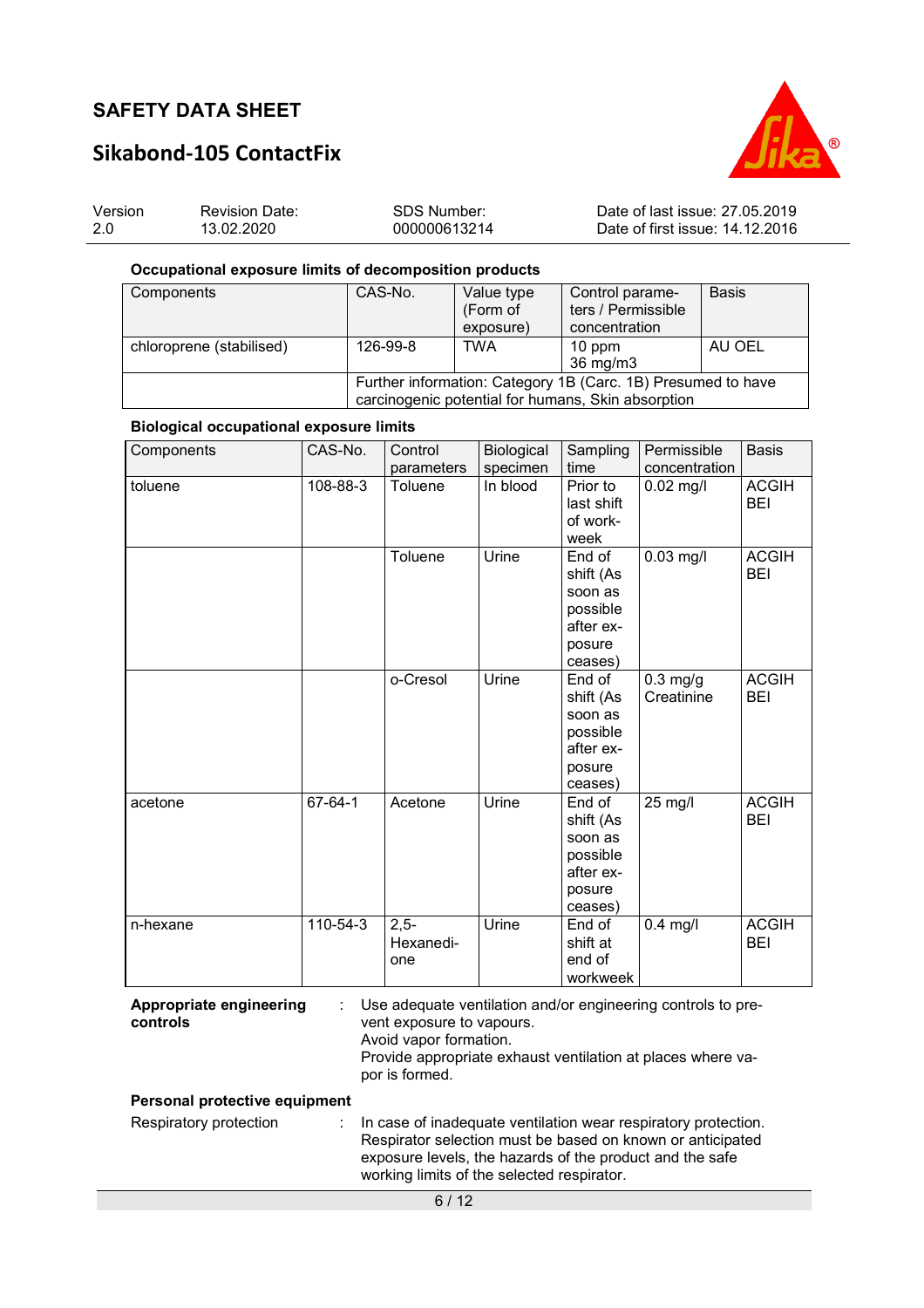# **Sikabond-105 ContactFix**



| Version<br>2.0 | <b>Revision Date:</b><br>13.02.2020 | <b>SDS Number:</b><br>000000613214              | Date of last issue: 27,05,2019<br>Date of first issue: 14.12.2016                                                                                                                       |
|----------------|-------------------------------------|-------------------------------------------------|-----------------------------------------------------------------------------------------------------------------------------------------------------------------------------------------|
|                |                                     | organic vapor filter (Type A)                   |                                                                                                                                                                                         |
|                | Hand protection                     | essary.                                         | Chemical-resistant, impervious gloves complying with an<br>approved standard should be worn at all times when handling<br>chemical products if a risk assessment indicates this is nec- |
|                |                                     | Follow AS/NZS 1337.1                            | Recommended: Butyl rubber/nitrile rubber gloves.                                                                                                                                        |
|                |                                     | Contaminated gloves should be removed.          |                                                                                                                                                                                         |
|                | Eye protection                      | Safety glasses                                  |                                                                                                                                                                                         |
|                | Skin and body protection            | clothing, long trousers)                        | Protective clothing (e.g. safety shoes, long-sleeved working                                                                                                                            |
|                |                                     | Follow AS 2210:3                                |                                                                                                                                                                                         |
|                |                                     | Protective clothing needs to be made of cotton. |                                                                                                                                                                                         |

#### **SECTION 9. PHYSICAL AND CHEMICAL PROPERTIES**

| Appearance<br>Colour<br>Odour<br>Odour Threshold      |                      | liquid<br>yellow<br>hydrocarbon-like<br>No data available |
|-------------------------------------------------------|----------------------|-----------------------------------------------------------|
| рH                                                    |                      | Not applicable                                            |
| Melting point/range / Freezing                        | ÷                    | No data available                                         |
| point<br>Boiling point/boiling range                  | ÷                    | No data available                                         |
| Flash point                                           |                      | -30 °C (-22 °F)<br>(Method: closed cup)                   |
| <b>Evaporation rate</b>                               | ÷                    | No data available                                         |
| Flammability (solid, gas)                             | ÷                    | No data available                                         |
| Upper explosion limit / Upper :<br>flammability limit |                      | $7\%$ (V)                                                 |
| Lower explosion limit / Lower :<br>flammability limit |                      | 1 %(V)                                                    |
| Vapour pressure                                       | $\ddot{\phantom{a}}$ | 150 hPa                                                   |
| Relative vapour density                               | ÷.                   | No data available                                         |
| Density                                               | $\ddot{\phantom{a}}$ | 0.8 g/cm3 (20 $°C$ (68 °F))                               |
| Solubility(ies)<br>Water solubility                   | ÷.                   | No data available                                         |
| Solubility in other solvents :                        |                      | No data available                                         |
| Partition coefficient: n-<br>octanol/water            | ÷                    | No data available                                         |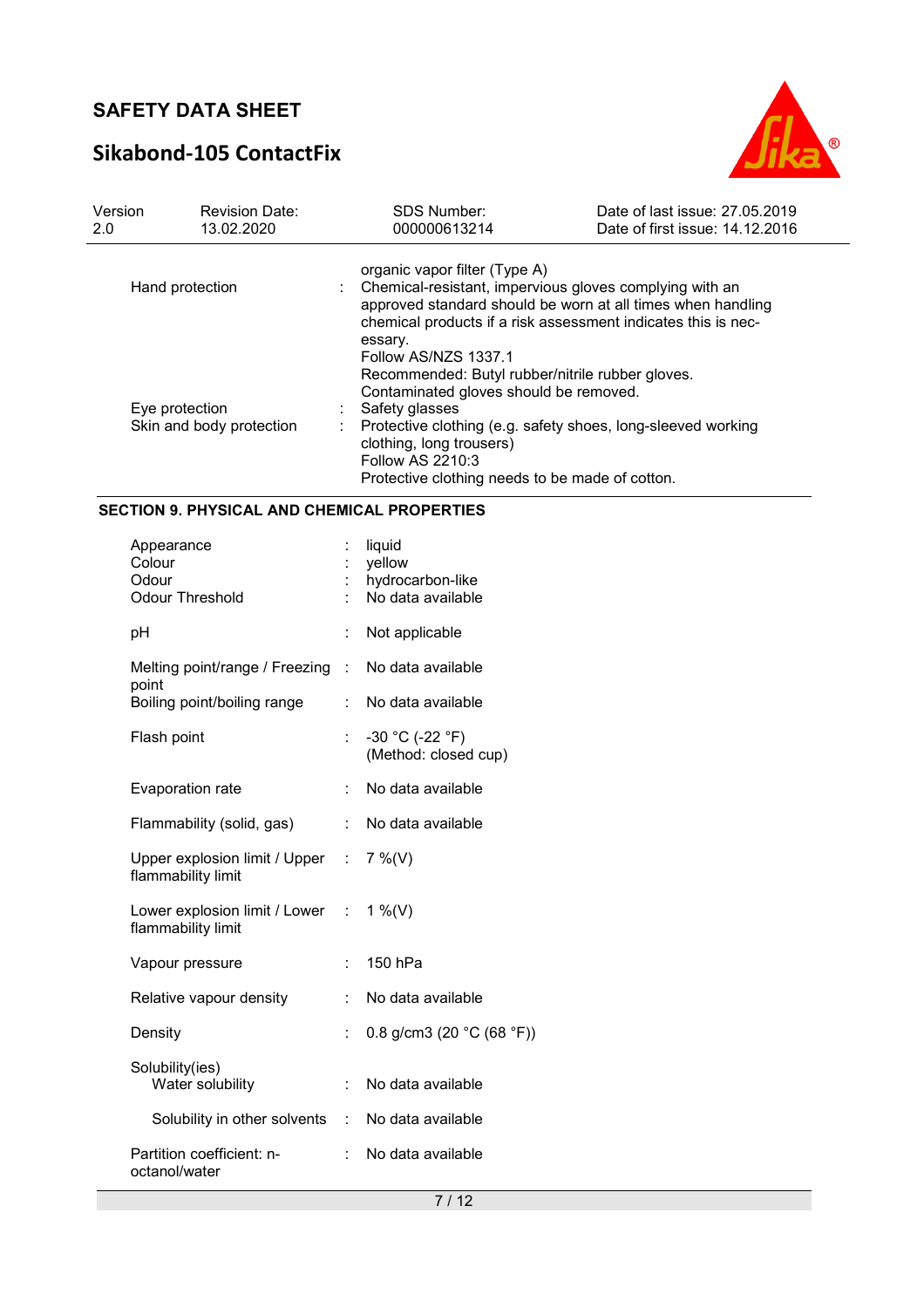# **Sikabond-105 ContactFix**



| Version<br>2.0 | <b>Revision Date:</b><br>13.02.2020 | <b>SDS Number:</b><br>000000613214                                                                                                                                    | Date of last issue: 27.05.2019<br>Date of first issue: 14.12.2016 |
|----------------|-------------------------------------|-----------------------------------------------------------------------------------------------------------------------------------------------------------------------|-------------------------------------------------------------------|
|                | Auto-ignition temperature           | : No data available                                                                                                                                                   |                                                                   |
|                | Decomposition temperature           | : No data available                                                                                                                                                   |                                                                   |
|                | Viscosity<br>Viscosity, dynamic     | No data available                                                                                                                                                     |                                                                   |
|                | Viscosity, kinematic                | : > 7 mm2/s (40 °C (104 °F))                                                                                                                                          |                                                                   |
|                | <b>Explosive properties</b>         | No data available                                                                                                                                                     |                                                                   |
|                | Oxidizing properties                | : No data available                                                                                                                                                   |                                                                   |
|                | Volatile organic compounds          | : Directive 2010/75/EU of 24 November 2010 on industrial<br>emissions (integrated pollution prevention and control)<br>Volatile organic compounds (VOC) content: 77 % |                                                                   |

### **SECTION 10. STABILITY AND REACTIVITY**

| Reactivity<br>Chemical stability<br>Possibility of hazardous reac-<br>tions          | $\sim 100$ | No dangerous reaction known under conditions of normal use.<br>: The product is chemically stable.<br>Stable under recommended storage conditions.<br>Vapours may form explosive mixture with air. |
|--------------------------------------------------------------------------------------|------------|----------------------------------------------------------------------------------------------------------------------------------------------------------------------------------------------------|
| Conditions to avoid<br>Incompatible materials<br>Hazardous decomposition<br>products | ÷<br>÷     | Heat, flames and sparks.<br>see section 7.<br>chloroprene (stabilised)                                                                                                                             |

#### **SECTION 11. TOXICOLOGICAL INFORMATION**

#### **Acute toxicity**

Not classified based on available information.

### **Components:**

| acetone:<br>Acute oral toxicity                             |    | : LD50 Oral (Rat): 5,800 mg/kg                                       |
|-------------------------------------------------------------|----|----------------------------------------------------------------------|
| Acute inhalation toxicity                                   |    | LC50 (Rat): 76 mg/l<br>Exposure time: 4 h<br>Test atmosphere: vapour |
| Acute dermal toxicity                                       | t. | LD50 Dermal (Rabbit): 20,000 mg/kg                                   |
| <b>Skin corrosion/irritation</b><br>Causes skin irritation. |    |                                                                      |

### **Serious eye damage/eye irritation**

Causes serious eye irritation.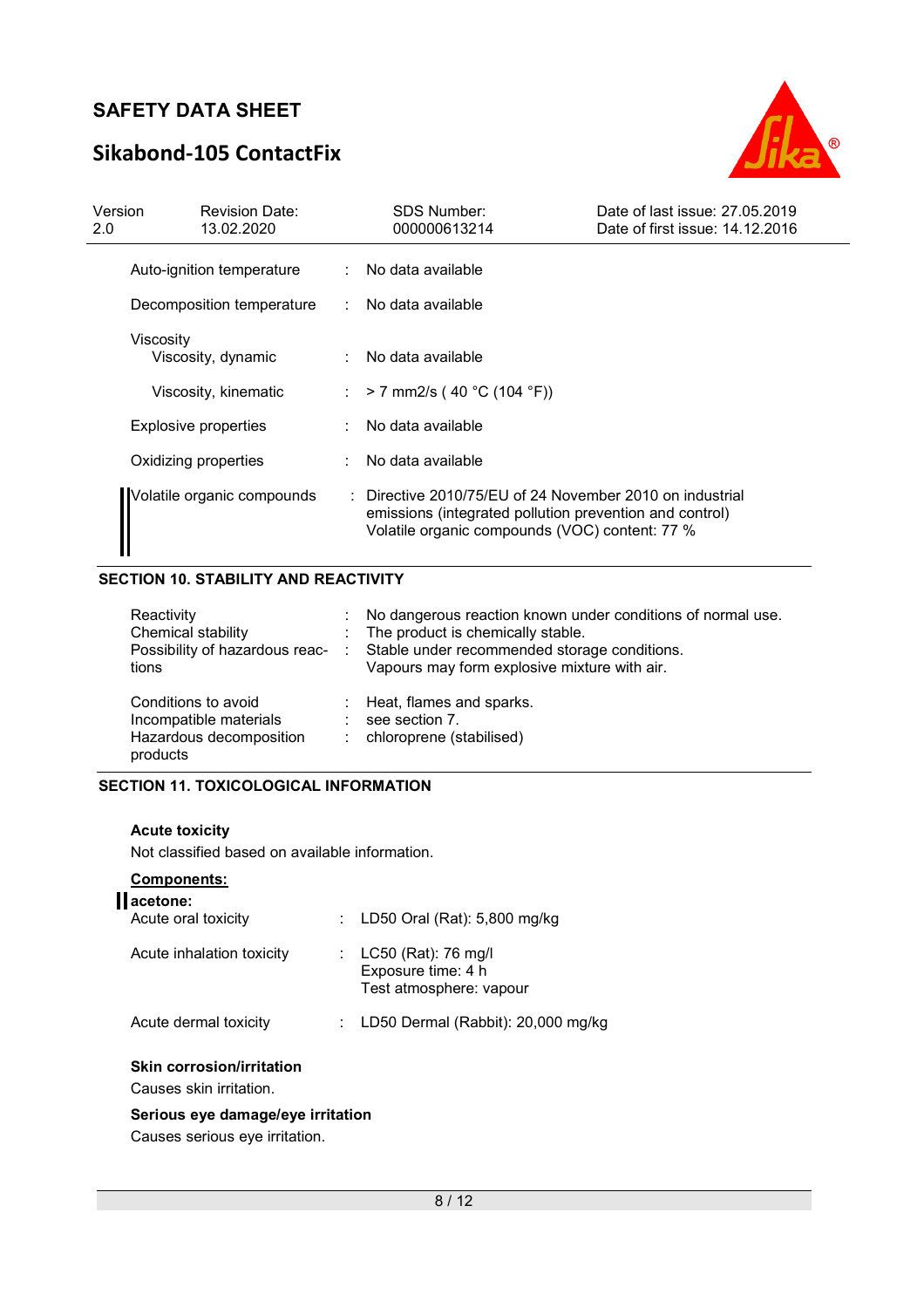Version 2.0

# **Sikabond-105 ContactFix**

Revision Date: 13.02.2020



Date of last issue: 27.05.2019

| 2.0 | 13.02.2020                                                                           | 000000613214                                                                  | Date of first issue: 14.12.2016 |
|-----|--------------------------------------------------------------------------------------|-------------------------------------------------------------------------------|---------------------------------|
|     | <b>Respiratory or skin sensitisation</b>                                             |                                                                               |                                 |
|     | <b>Skin sensitisation</b><br>Not classified based on available information.          |                                                                               |                                 |
|     | <b>Respiratory sensitisation</b><br>Not classified based on available information.   |                                                                               |                                 |
|     | <b>Chronic toxicity</b>                                                              |                                                                               |                                 |
|     | Germ cell mutagenicity<br>Not classified based on available information.             |                                                                               |                                 |
|     | Carcinogenicity<br>Not classified based on available information.                    |                                                                               |                                 |
|     | <b>Reproductive toxicity</b><br>Suspected of damaging fertility or the unborn child. |                                                                               |                                 |
|     | <b>STOT - single exposure</b><br>May cause drowsiness or dizziness.                  |                                                                               |                                 |
|     | <b>STOT - repeated exposure</b>                                                      | May cause damage to organs through prolonged or repeated exposure if inhaled. |                                 |

SDS Number: 000000613214

#### **Aspiration toxicity**

May be fatal if swallowed and enters airways.

### **SECTION 12. ECOLOGICAL INFORMATION**

### **Ecotoxicity**

### **Components:**

| acetone:                                                 |    |                                                                                             |
|----------------------------------------------------------|----|---------------------------------------------------------------------------------------------|
| Toxicity to fish                                         |    | : $LC50$ (Fish): $> 5,000$ mg/l<br>Exposure time: 96 h                                      |
| Toxicity to daphnia and other :<br>aquatic invertebrates |    | EC50 (Daphnia (water flea)): 12.700 mg/l<br>Exposure time: 48 h                             |
| Toxicity to algae/aquatic<br>plants                      | t. | ErC50 (Pseudokirchneriella subcapitata (green algae)): > 530<br>mq/l<br>Exposure time: 96 h |
| Persistence and degradability                            |    |                                                                                             |
| No data available                                        |    |                                                                                             |
| <b>Bioaccumulative potential</b><br>No data available    |    |                                                                                             |
| <b>Mobility in soil</b>                                  |    |                                                                                             |
| No data available                                        |    |                                                                                             |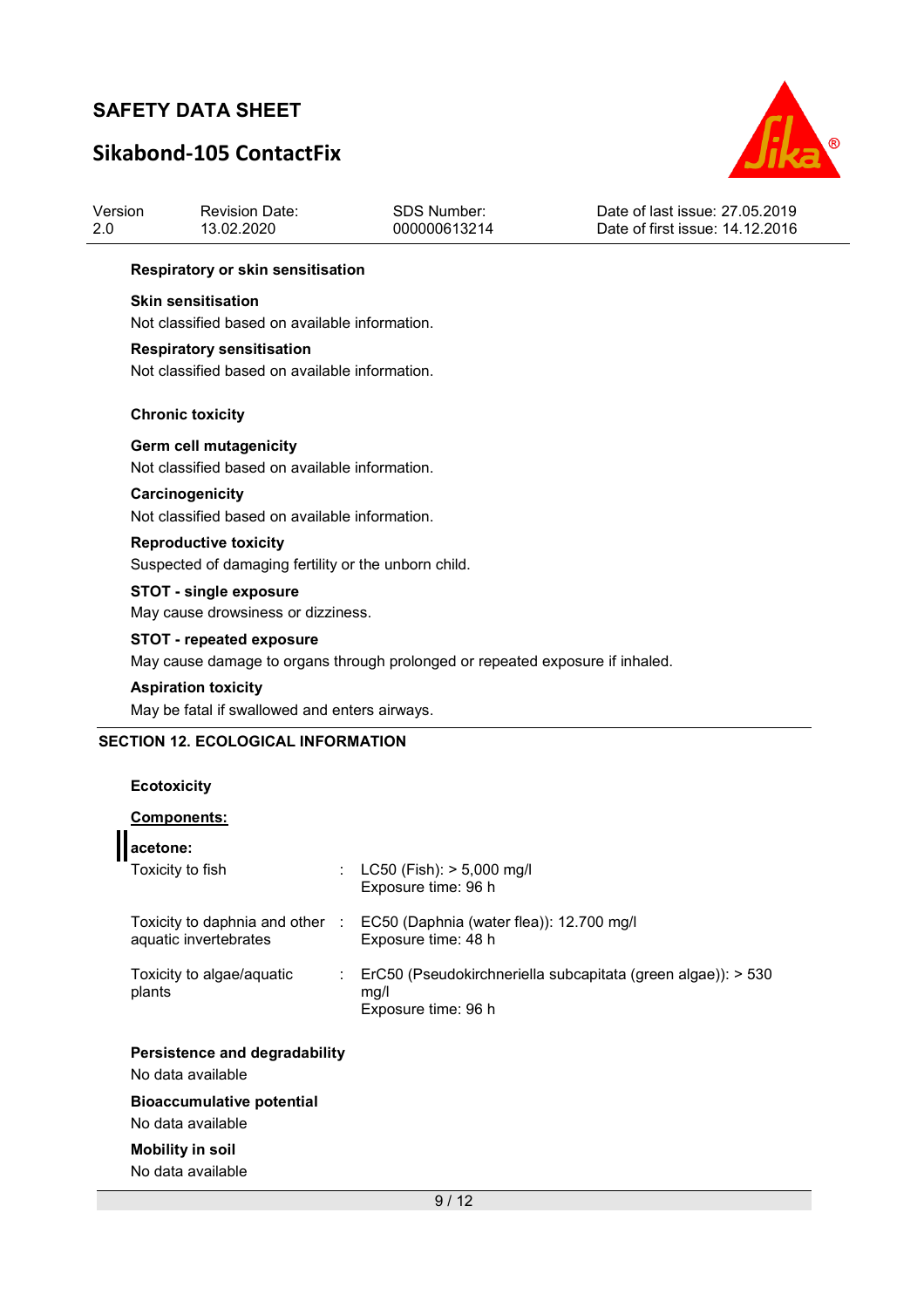# **Sikabond-105 ContactFix**



| Version | <b>Revision Date:</b>                                                                           | <b>SDS Number:</b>                                               | Date of last issue: 27.05.2019                             |  |  |  |
|---------|-------------------------------------------------------------------------------------------------|------------------------------------------------------------------|------------------------------------------------------------|--|--|--|
| 2.0     | 13.02.2020                                                                                      | 000000613214                                                     | Date of first issue: 14.12.2016                            |  |  |  |
|         | Other adverse effects                                                                           |                                                                  |                                                            |  |  |  |
|         | <b>Product:</b>                                                                                 |                                                                  |                                                            |  |  |  |
|         | Additional ecological infor-<br>mation                                                          | : Toxic to aquatic life with long lasting effects.               |                                                            |  |  |  |
|         | <b>SECTION 13. DISPOSAL CONSIDERATIONS</b>                                                      |                                                                  |                                                            |  |  |  |
|         |                                                                                                 |                                                                  |                                                            |  |  |  |
|         | Disposal methods                                                                                |                                                                  |                                                            |  |  |  |
|         | Waste from residues                                                                             | courses or the soil.                                             | The product should not be allowed to enter drains, water   |  |  |  |
|         |                                                                                                 | cal or used container.                                           | Do not contaminate ponds, waterways or ditches with chemi- |  |  |  |
|         |                                                                                                 | Send to a licensed waste management company.                     |                                                            |  |  |  |
|         | Contaminated packaging                                                                          | Empty remaining contents.                                        |                                                            |  |  |  |
|         |                                                                                                 | Dispose of as unused product.<br>Do not re-use empty containers. |                                                            |  |  |  |
|         |                                                                                                 |                                                                  | Do not burn, or use a cutting torch on, the empty drum.    |  |  |  |
|         | If potential for exposure exists refer to Section 8 for specific personal protective equipment. |                                                                  |                                                            |  |  |  |

### **SECTION 14. TRANSPORT INFORMATION**

### **International Regulations**

| <b>IATA-DGR</b>                                     |                   |
|-----------------------------------------------------|-------------------|
| UN/ID No.                                           | : UN 1133         |
| Proper shipping name                                | : Adhesives       |
| Class                                               | - 3               |
| Packing group                                       | - 11              |
| Labels                                              | Flammable Liquids |
| Packing instruction (cargo<br>aircraft)             | 364               |
| Packing instruction (passen- : 353<br>ger aircraft) |                   |
| <b>IMDG-Code</b>                                    |                   |
| UN number                                           | : UN 1133         |
| Proper shipping name                                | : ADHESIVES       |
| Class                                               | 3                 |
| Packing group                                       | Ш                 |
| Labels                                              | 3                 |
| EmS Code                                            | $F-E$ , S-D       |
| Marine pollutant                                    | no                |
|                                                     |                   |

### **Transport in bulk according to Annex II of MARPOL 73/78 and the IBC Code**

Not applicable for product as supplied.

### **National Regulations**

| <b>ADG</b>           |                      |
|----------------------|----------------------|
| UN number            | $\therefore$ UN 1133 |
| Proper shipping name | : ADHESIVES          |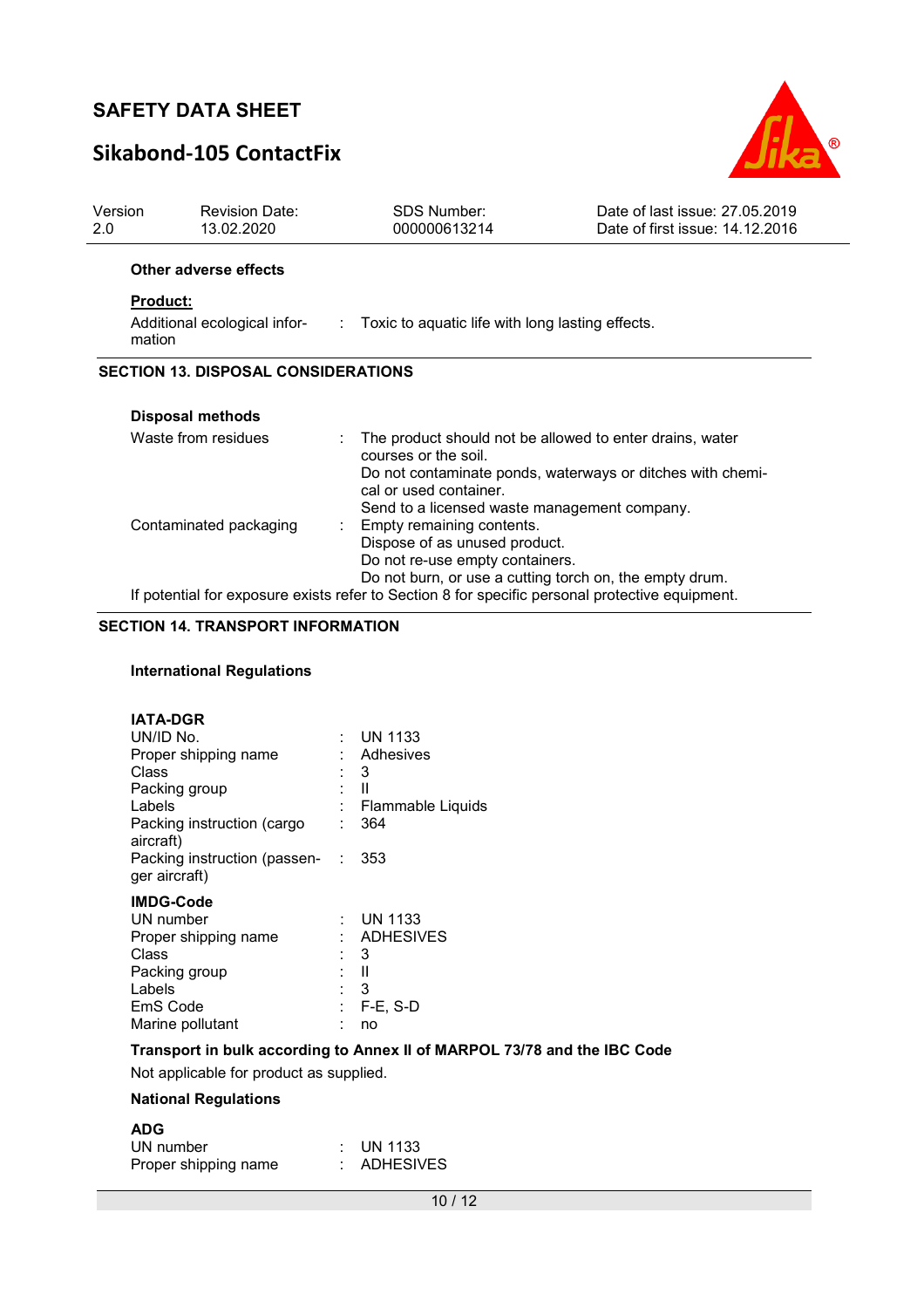# **Sikabond-105 ContactFix**



| Version<br>2.0               | <b>Revision Date:</b><br>13.02.2020 |  | <b>SDS Number:</b><br>000000613214                 | Date of last issue: 27.05.2019<br>Date of first issue: 14.12.2016                                     |
|------------------------------|-------------------------------------|--|----------------------------------------------------|-------------------------------------------------------------------------------------------------------|
| Class<br>Labels.             | Packing group<br>Hazchem Code       |  | $\therefore$ 3<br>: II<br>$\therefore$ 3<br>∶ •3YE |                                                                                                       |
| Special precautions for user |                                     |  |                                                    | The transport classification(s) provided berein are for informational purposes only, and solely based |

tion(s) provided herein are for informational p upon the properties of the unpackaged material as it is described within this Safety Data Sheet. Transportation classifications may vary by mode of transportation, package sizes, and variations in regional or country regulations.

### **SECTION 15. REGULATORY INFORMATION**

#### **Safety, health and environmental regulations/legislation specific for the substance or mixture**

| Standard for the Uniform<br>Scheduling of Medicines and<br>Poisons<br>Standard for the Uniform<br>Scheduling of Medicines and<br>Poisons | $\therefore$ Schedule 5<br>: No poison schedule number allocated |  |                                                                                                                                                                      |
|------------------------------------------------------------------------------------------------------------------------------------------|------------------------------------------------------------------|--|----------------------------------------------------------------------------------------------------------------------------------------------------------------------|
| International Chemical Weapons Convention (CWC)<br>Schedules of Toxic Chemicals and Precursors                                           |                                                                  |  | Not applicable                                                                                                                                                       |
| <b>Prohibition/Licensing Requirements</b>                                                                                                |                                                                  |  | There is no applicable prohibition or<br>notification/licensing requirements,<br>including for carcinogens under<br>Commonwealth, State or Territory<br>legislation. |

**The components of this product are reported in the following inventories:** 

AICS **Subseted State in the inventory**, or in compliance with the inventory

### **SECTION 16. OTHER INFORMATION**

| <b>Revision Date</b><br>Date format                                   | 13.02.2020<br>dd.mm.yyyy                                                                               |
|-----------------------------------------------------------------------|--------------------------------------------------------------------------------------------------------|
| <b>Full text of other abbreviations</b><br><b>ACGIH BEI</b><br>AU OEL | ACGIH - Biological Exposure Indices (BEI)<br>Australia. Workplace Exposure Standards for Airborne Con- |
| AU OEL / TWA                                                          | taminants.<br>Exposure standard - time weighted average                                                |
| AU OEL / STEL<br><b>ADG</b>                                           | Exposure standard - short term exposure limit<br>Australian Dangerous Goods Code.                      |
| ADR                                                                   | European Agreement concerning the International Carriage of<br>Dangerous Goods by Road                 |
| CAS                                                                   | <b>Chemical Abstracts Service</b>                                                                      |